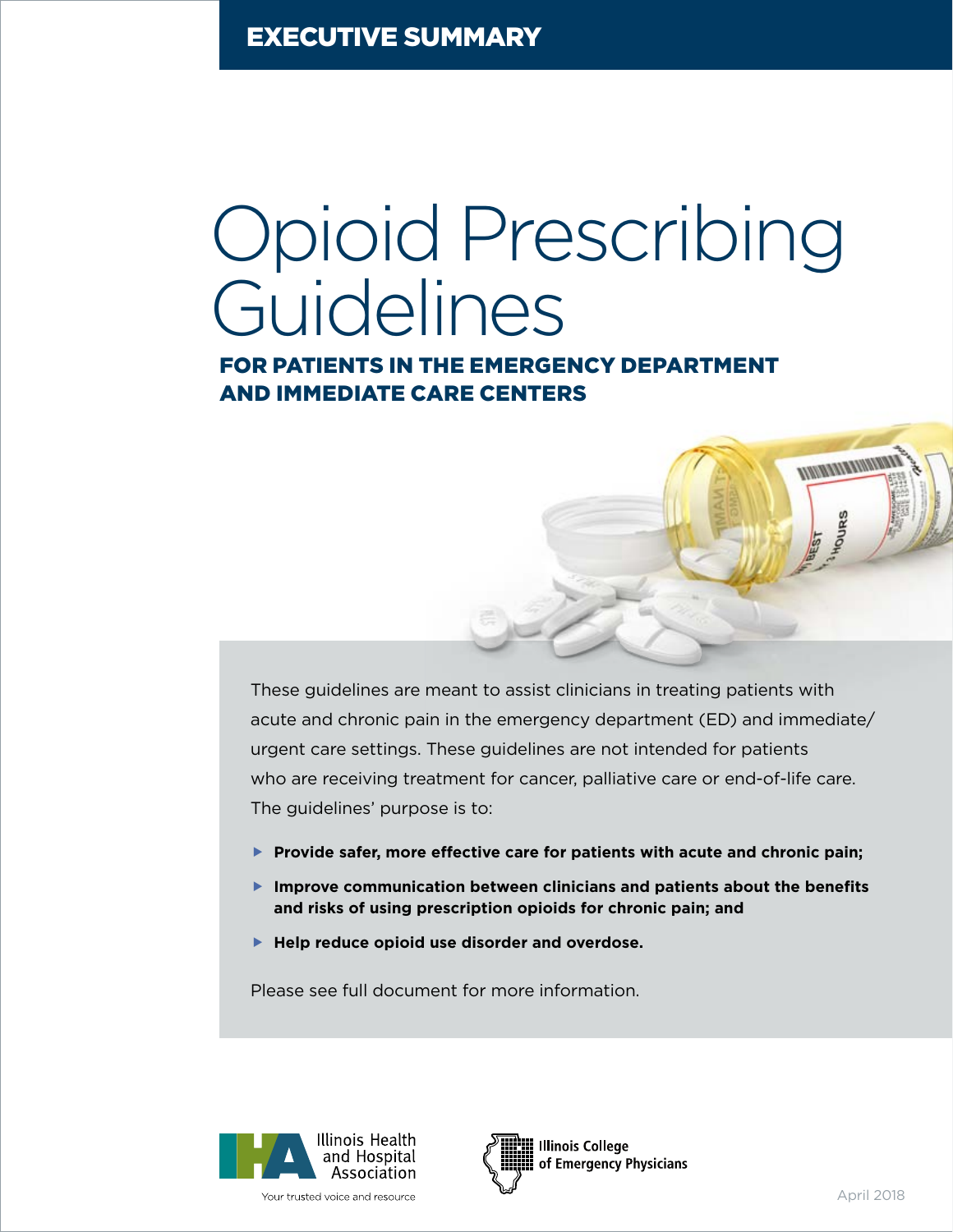# Acute Pain in Opioid-Naïve Patients



**Opioids are not first-line therapy for many patients with acute pain from minor injuries: Non-pharmacological therapy (e.g. heat, ice and physical therapy) and non-opioid analgesic therapy are preferred when clinically indicated.**



**When starting opioid therapy for pain control, clinicians should evaluate patients for risk factors associated with opioid-related harm, including sleep apnea, being 65 or older, mental health conditions, alcohol and/or substance use disorder, and history of opioid overdose.**



**Clinicians should provide information on the risks and benefits of opioid use to patients prior to starting opioid therapy so that they understand the treatment goals and have appropriate expectations for pain relief.**





**When providing an opioid prescription for pain control, clinicians should consider prescribing:**

- **a. Immediate-release products. Extended-Release/Long-Acting (ER/LA) opioid products should be avoided;**
- **b. The lowest effective starting dose for a given medication when providing an initial prescription; and**
- **c. The minimum amount needed to control the patient's pain. A three-day course or less is often sufficient; more than seven days of medication is rarely necessary.**



**When starting opioid therapy, clinicians are strongly encouraged to use the Illinois Prescription Monitoring Program (ILPMP). ILPMP data can help determine if a patient is already receiving other prescriptions for opioids or sedating medications such as benzodiazepines.**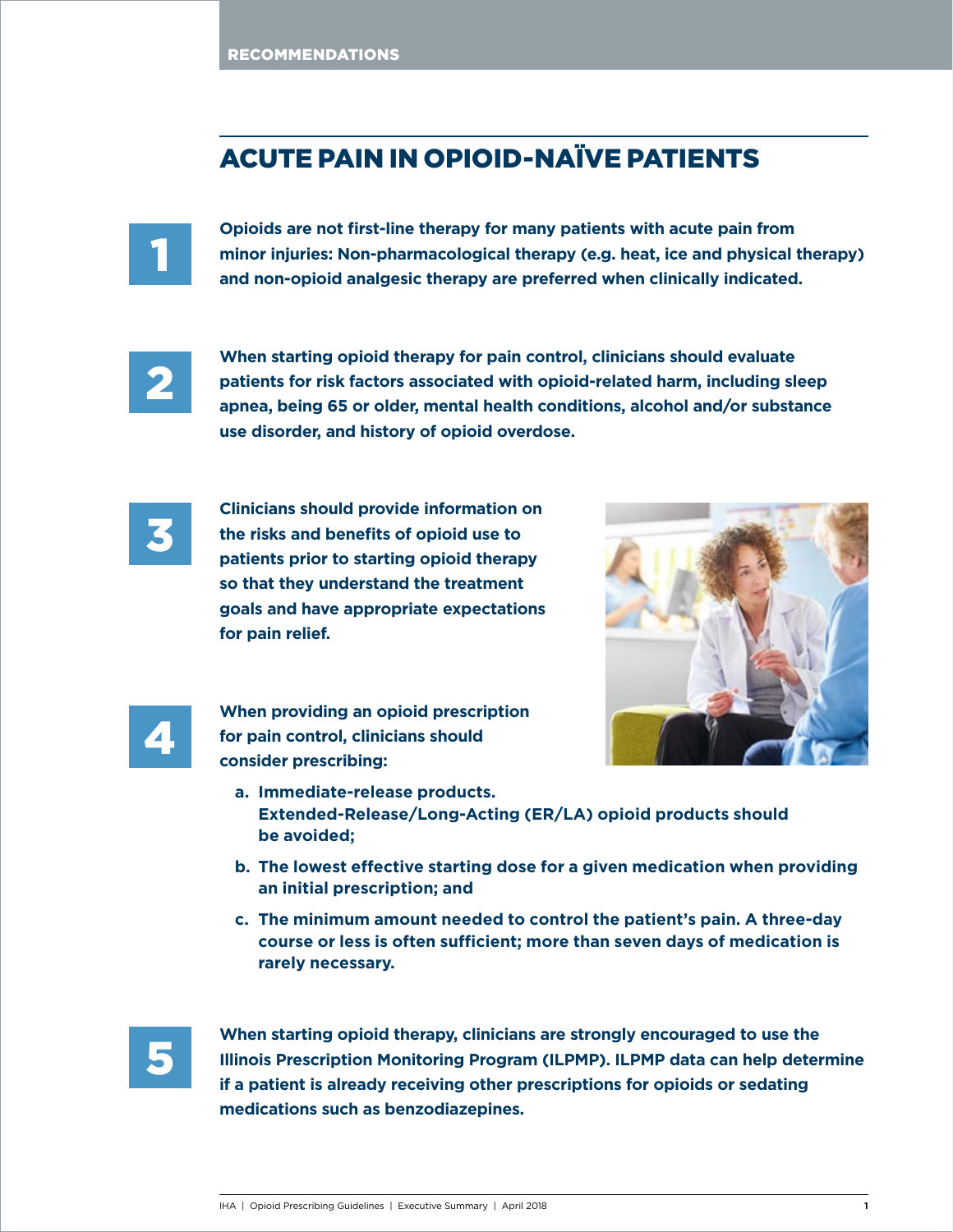

**Clinicians should avoid concurrent prescribing of opioid pain medication and benzodiazepines when possible, as the Centers for Disease Control and Prevention (CDC) has determined there is an association between unintentional overdose and the use of opioid pain medication and benzodiazepines together.** 





**Clinicians should provide patients** 

**who receive opioid prescriptions with** 

**information about the risks of developing opioid use disorder, the potential dangers to themselves and their family in misusing opioids, and appropriate storage and disposal of unused medications.**

# Chronic Pain in Patients Receiving Long-term Opioid THerapy

In addition to the acute pain guidelines, these recommendations provide information for treating patients on chronic opioid therapy who experience an exacerbation of chronic pain in the ED or immediate care setting.



**Care coordination is important when treating patients receiving chronic opioid therapy. When possible, clinicians should:**

- **a. Contact the provider who prescribes routine opioid therapy for the patient to discuss care options; and**
- **b. Review medical records and case management plans for patients who frequently visit the ED or acute care facilities with pain-related complaints.**



**Clinicians should exercise extreme caution when asked to provide replacement prescriptions for opioids that were lost, destroyed or stolen.**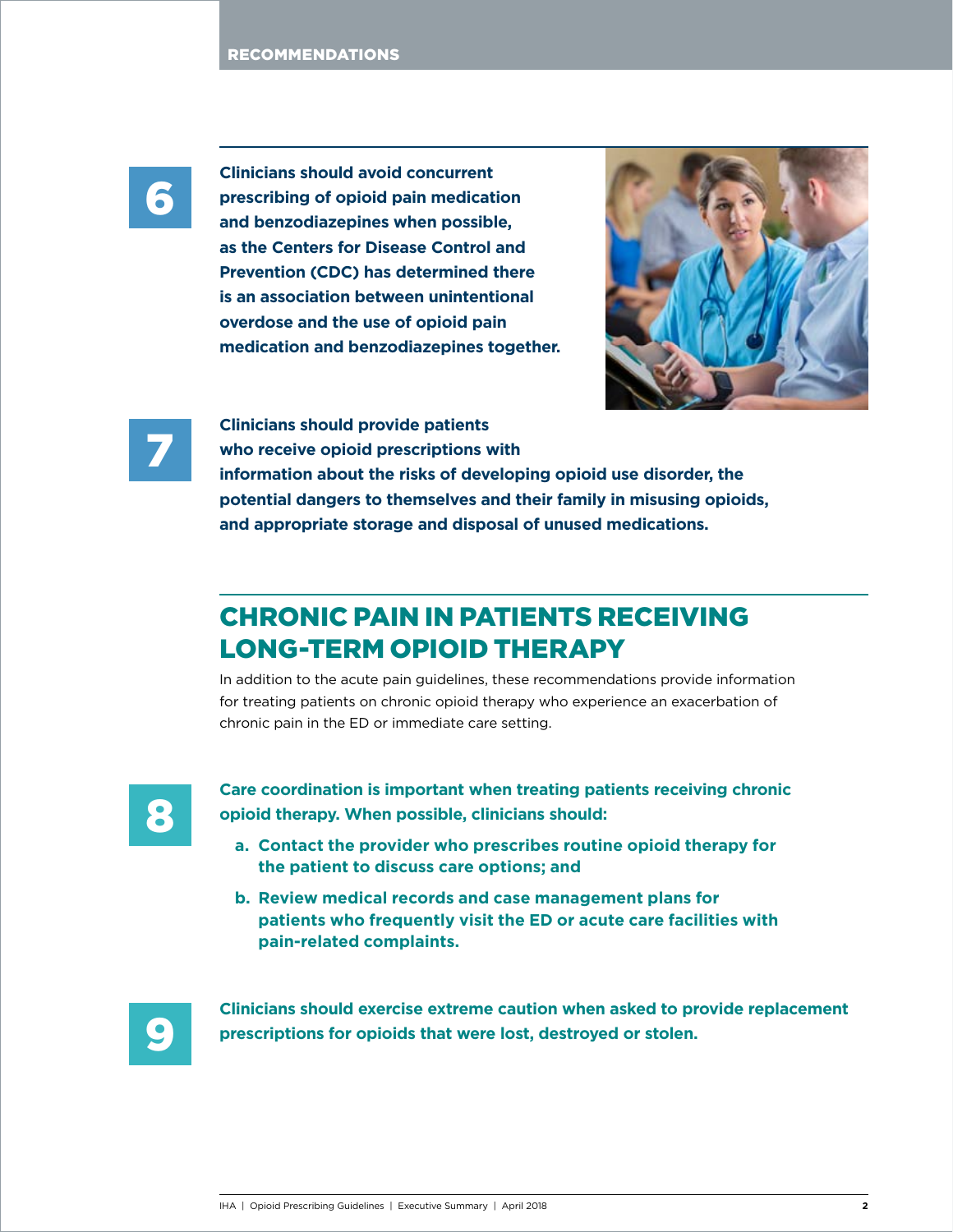

**Clinicians should exercise extreme caution before prescribing replacement doses of medications used in the treatment of opioid use disorder, including buprenorphine products and methadone.** 



**A review of CDC literature indicates that in patients receiving chronic opioid therapy, fatal overdoses occurred in those receiving average doses of** ≥**90 morphine milligram equivalents (MME) per day. Patients taking more than 50 MME/day have double the risk of overdose of patients taking** ≤**20 MME/day.** 



Clinicians should carefully assess patients receiving more than 50 MME/day and use extreme caution when considering providing additional opioid therapy to patients with a dosage of ≥90 MME/day. (See MME conversion table in Addendum.)

## Patients with Opioid Use Disorder and Addiction



**Hospitals and health systems should have a method for providing naloxone to patients deemed at risk of developing opioid use disorder or their family members (e.g. referral to a pharmacy that provides naloxone, provide a prescription for naloxone or other mechanism for patients to obtain the drug).**



**Hospitals and health systems should develop a method to refer patients with opioid use disorder to medication-assisted treatment and behavioral healthcare.**

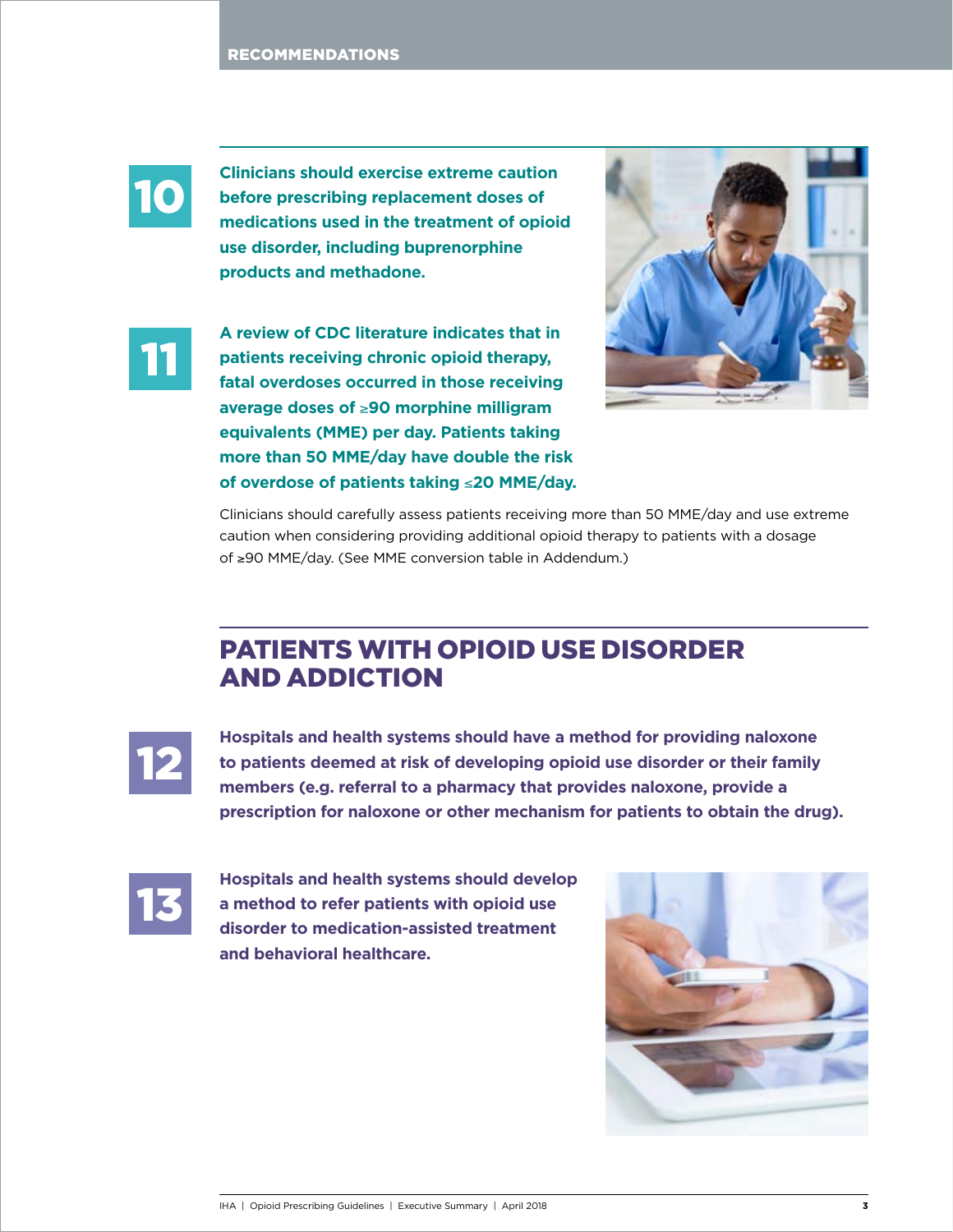## **Commonly Prescribed Opioids and Morphine Milligram Equivalent (MME) Conversion Calculator**

| Generic<br><b>Name</b> | Extended-Release/<br><b>Long-Acting</b><br><b>Formulation</b><br>Common<br><b>Brand Names</b> | Immediate-<br><b>Release</b><br><b>Formulation</b><br>Common<br><b>Brand Names</b> | MME<br><b>Conversion</b><br><b>Factor</b>                                                    |
|------------------------|-----------------------------------------------------------------------------------------------|------------------------------------------------------------------------------------|----------------------------------------------------------------------------------------------|
| Morphine               | Arymo ER<br>Kadian<br>Morphabond<br>MS Contin<br>Embeda<br>Generic available                  | Roxanol<br>Generic available                                                       | 1                                                                                            |
| Codeine                |                                                                                               | Tylenol #3 or #4<br>Generic available                                              | 0.15                                                                                         |
| Hydrocodone            | Hysingla ER<br>Zohydro ER                                                                     | Vicodin<br>Norco<br>Generic available                                              | 1                                                                                            |
| Hydromorphone          | Exalgo ER<br>Generic available                                                                | Dilaudid<br>Dilaudid-5<br>Hydrostat IR<br>Generic available                        | 4                                                                                            |
| Oxycodone              | OxyContin<br><b>Targinig ER</b><br>Troxyca ER<br>Xtampza ER<br>Generic available              | Roxicodone<br>Percolone<br>Percocet                                                | 1.5                                                                                          |
| Oxymorphone            | Opana ER                                                                                      | Opana<br>Numorphan                                                                 | 3                                                                                            |
| Methadone              | Dolphine<br>Methadose<br>Generic available                                                    |                                                                                    | Dose Dependent<br>Conversion:<br>1 - 20 mg/day: 4<br>21 - 40 mg/day: 8<br>41 - 60 mg/day: 12 |
| Tapentadol             | Nucynta ER<br>Palexia                                                                         |                                                                                    | 0.4                                                                                          |

### Example Calculation

Percocet 5 mg tablets every 6 hours = 20 mg oxycodone per day. 20 mg oxycodone X 1.5 (conversion factor) = 30 MME per day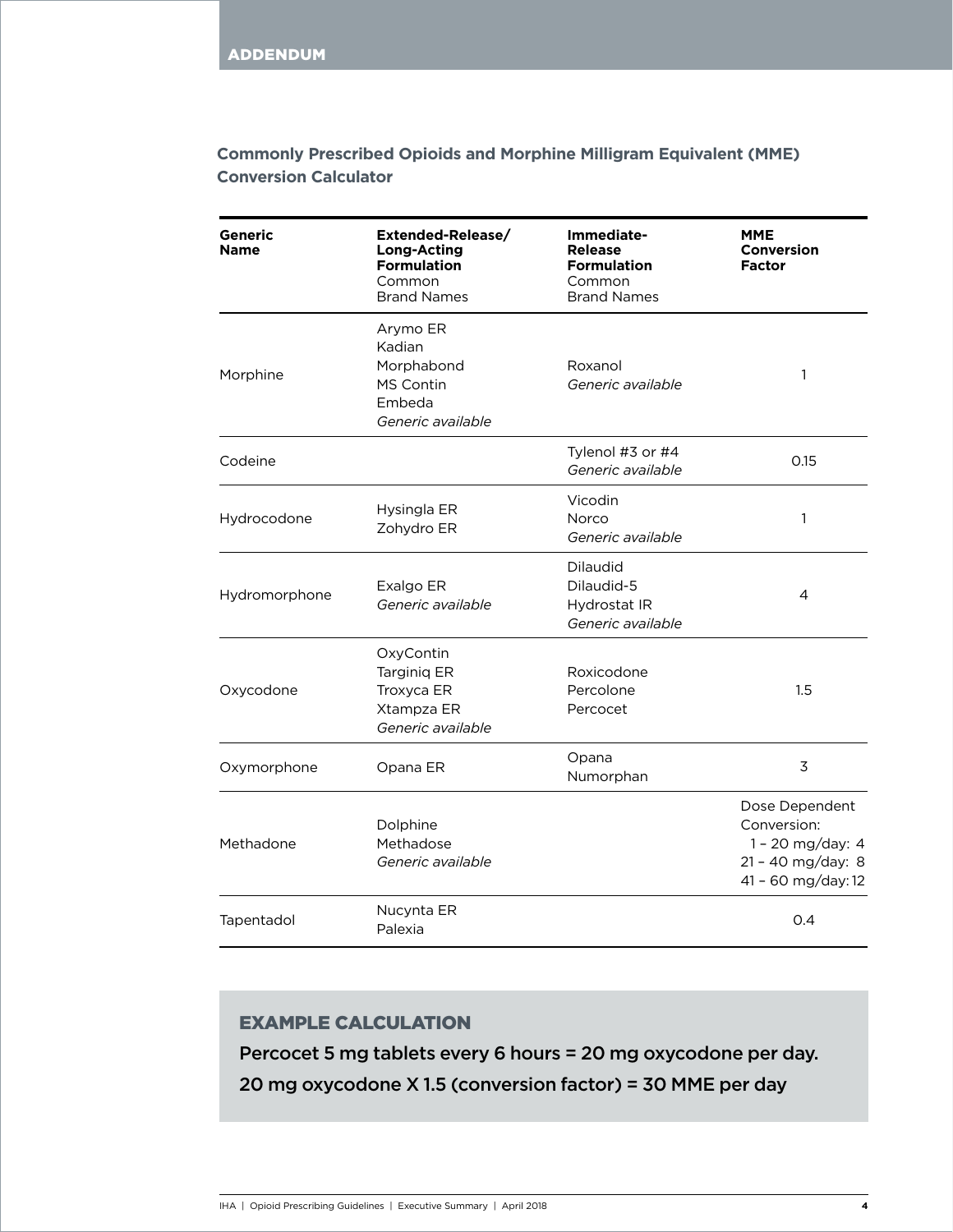## **WORKGROUP**

## **Convened by the Illinois Health and Hospital Association (IHA) and the Illinois College of Emergency Physicians (ICEP) in April 2017, the workgroup includes the following physicians:**

#### **Christopher McDowell, MD, MEd, FACEP**

Medical Director Memorial Center for Learning & Innovation Vice Chair Emergency Medicine Southern Illinois University School of Medicine

#### **Neeraj Chhabra, MD**

Attending Physician in Emergency Medicine and Medical Toxicology Department of Emergency Medicine Cook County Health and Hospitals System

#### **Patrick M. Lank, MD, MS, FACEP**

Assistant Professor of Emergency Medicine Northwestern University Feinberg School of Medicine

#### **Steven E. Aks, DO, FACMT, FACEP**

Director, The Toxikon Consortium Toxicology Director Department of Emergency Medicine Cook County Health and Hospitals System Associate Professor of Emergency Medicine, Rush Medical College

#### **Michael Wahl, MD, FACMT, FACEP**

Medical Director, Illinois Poison Center Illinois Health and Hospital Association Attending Physician, NorthShore University Health System Senior Clinical Instructor, University of Chicago